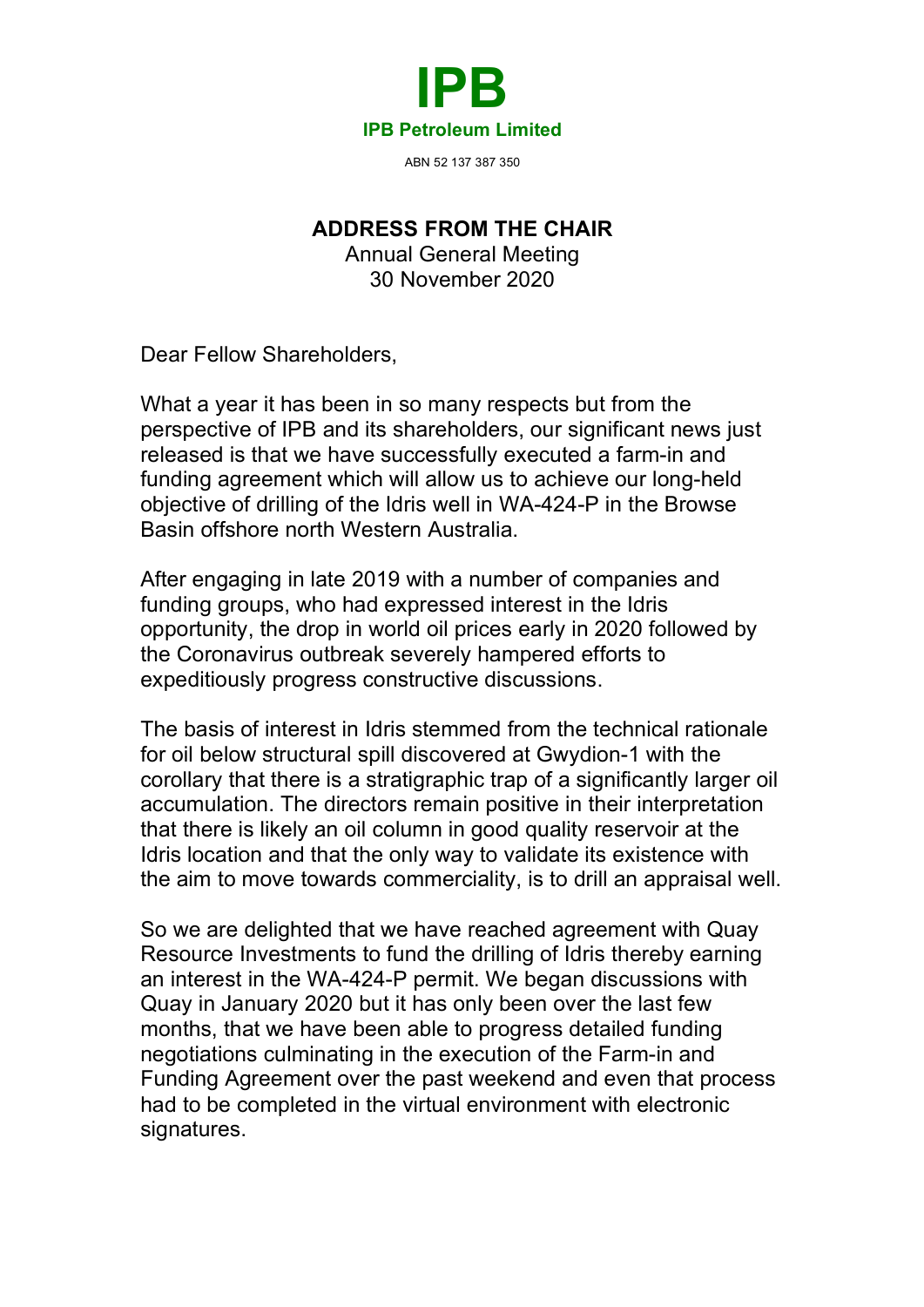

ABN 52 137 387 350

On behalf of your Board I encourage all shareholders to read our more detailed ASX release of earlier this morning, as what follows in this address is a higher level summary of the key points of this exciting and company transforming transaction.

Quay Resources Investments is a subsidiary of Quay Corporation, a privately-owned Australian company, with Australian management and leadership. Quay's management have experience and are directly involved in the energy and commodities trading industries and also have substantial experience in other industrial sectors such as property development.

Quay will initially provide a US\$31 million loan to the WA-424-P Joint Venture of which an IPB wholly-owned subsidiary will retain a 50% working interest and remain the Permit Operator. Of the funds advanced, US\$3.75 million will be reimbursed to IPB Petroleum as compensation for past monies invested in the WA-424-P Permit. The balance of this first tranche will be applied towards interest costs of US\$6.0 million, and the budgeted cost and success-based testing of Idris estimated at US\$21.25 million.

Following the drilling of Idris, which we anticipate will be in the next 12-18 months, Quay have the option to provide a second tranche of funding to the WA-424-P Joint Venture totalling US\$203 million, covering interest and estimated development costs for a first stage Idris success case development.

Both loans are to be repaid by the Joint Venture partners in accordance with their working interest out of net production receipts.

Considering the various alternatives we have explored and pursued over the last 24 months in particular, we are satisfied that this transaction represents the best opportunity to optimally create substantial potential future value for IPB shareholders.

At the end of the meeting, our Managing Director Brendan Brown will refresh your memories regarding the prospect and provide